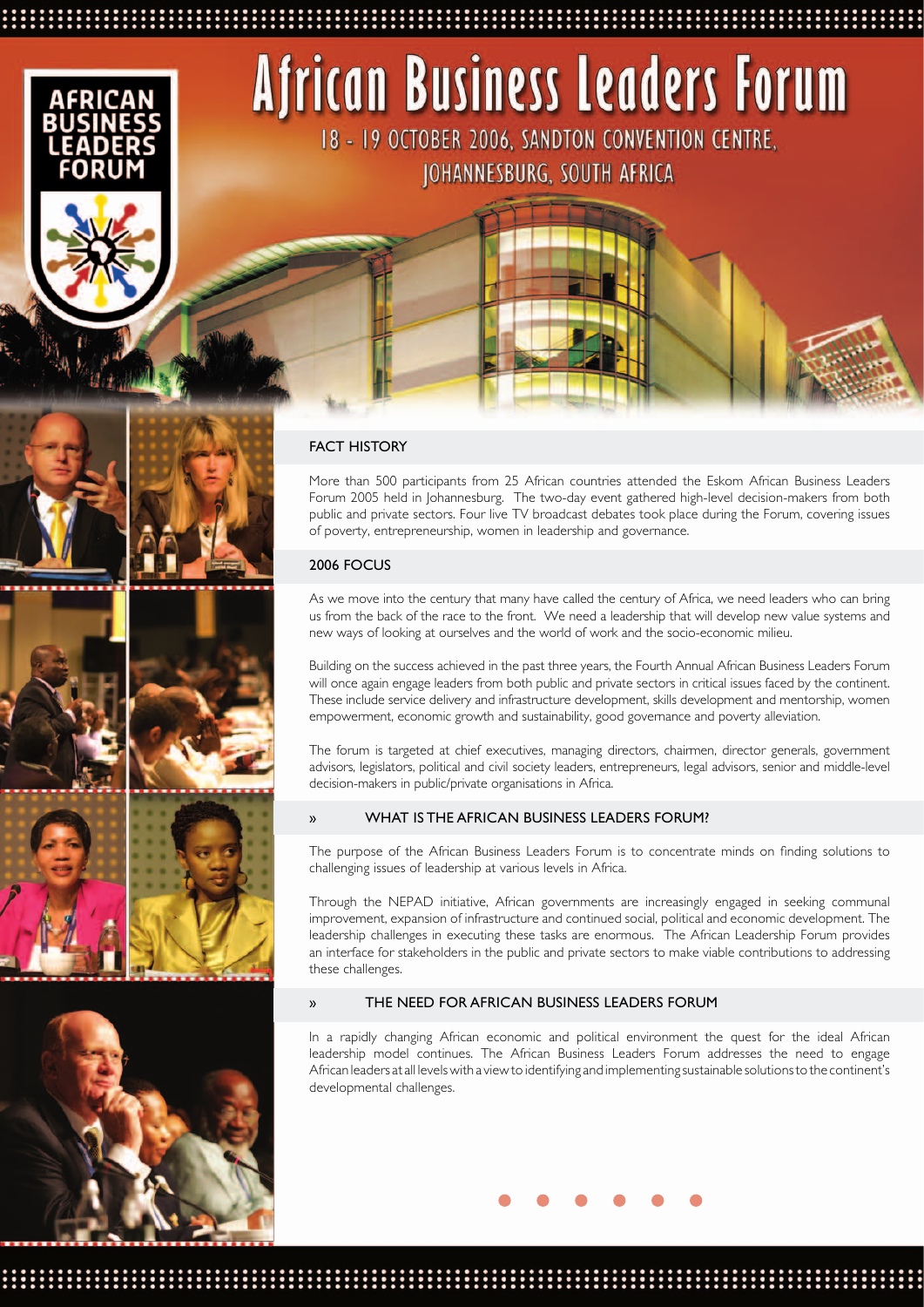









#### *Delegates*

- 2003 289 delegates from 16 African countries
- 2004 413 delegates from 27 African countries
- 2005 517 delegates from 33 African countries

#### *Quality of delegates*

- In 2003-70 percent of delegates were senior decision-makers in government and private sectors in Africa.
- In 2004-90 percent of delegates were senior decision-makers in public and private sectors in Africa.
- In 2005-92.1 percent of delegates were senior decision-makers in public and private sectors in Africa. There was an increased participation from women.

#### *Speakers*

- In 2003-20 experts including academics, economists, politicians and leaders from both the public and private sectors were secured to address the forum on African leadership.
- In 2004-24 experts held workshops and presentations, including the latest research on leadership trends in Africa.
- In 2005-33 leadership experts discussed topics such as women in leadership, leading through entrepreneurship and practical leadership.

#### » HIGH-LEVEL PARTICIPANTS

- President Thabo Mbeki (Represented by Reuel Khoza, the chairman of Eskom and Essop Pahad, minister in the office of the president)
- Jacob Zuma former deputy president of South Africa
- FW de Klerk former president of South Africa
- Sir Ketumile Masire former President of Botswana
- 50 African ministers participated in 2003 nad 2005 forums